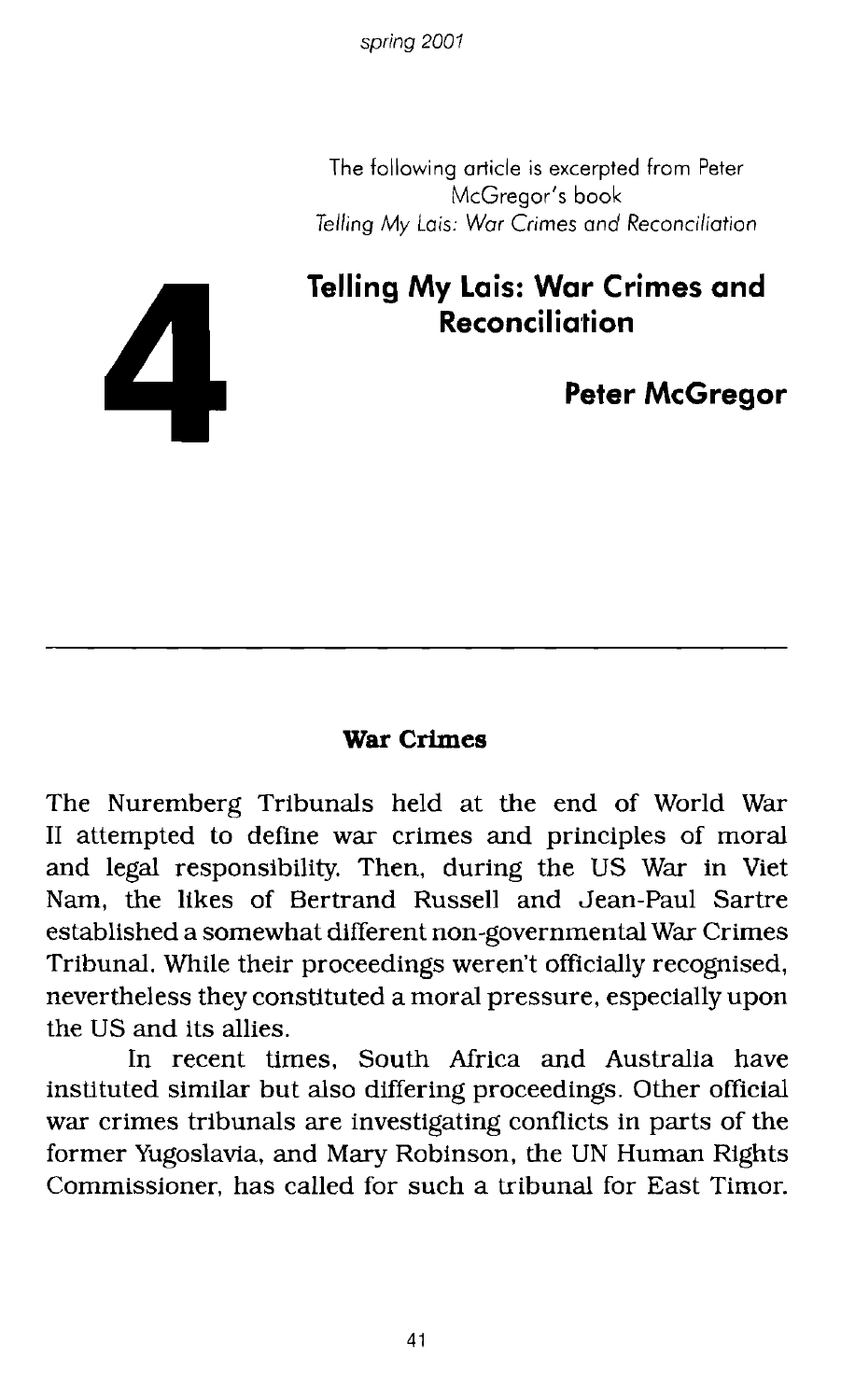## **Reconciliation**

In South Mrica, the Truth and Reconciliation Commission (TRC) held public hearings concerning the apartheid years focusing upon the period from the Sharpeville Massacre in March 1960 to the end of 1993. In contrast to previous war crimes tribunals, where investigation led to retaliation or retribution, the South Mrican emphasis is upon reparations and reconciliation. Truth-telling before the TRC is directly linked to the granting of amnesty. Hence the title of a "truth and reconciliation" commission and its mandate: investigating and revealing the events; granting amnesty to those who "make full disclosure"; allowing victims to tell their stories; providing reparation, rehabilitation, etc. for the victims; reporting findings; and recommending ways to prevent future recurrences.

While the testimony of victims can evoke individual, communal and national healing, the disclosures can epitomise doublespeak. For instance, the former South African Minister for Law and Order, Adrian Vlok, claimed that the words "eliminate" and "obliterate" that were found in official policy documents referring to anti-apartheid activists, didn't mean the activists should be killed. Even former President F.W de Klerk undermined his initial general, personal apology with a refusal to accept governmental responsibility for the evils of apartheid.

Nevertheless, the TRC has achieved increased documentation and knowledge of the repression, and increased acknowledgement of both the victims and the perpetrators. The victims' suffering is given a larger, historical meaning, and they are offered compensation and reparations; the perpetrators are publicly shamed and/or taken to court.

Similarly in Australia, a Council for Aboriginal Reconciliation (CAR) was established, and a report was commissioned looking into the stolen generations, the systematic separation of indigenous Australians from their families.

Reconciliation was embraced unanimously by the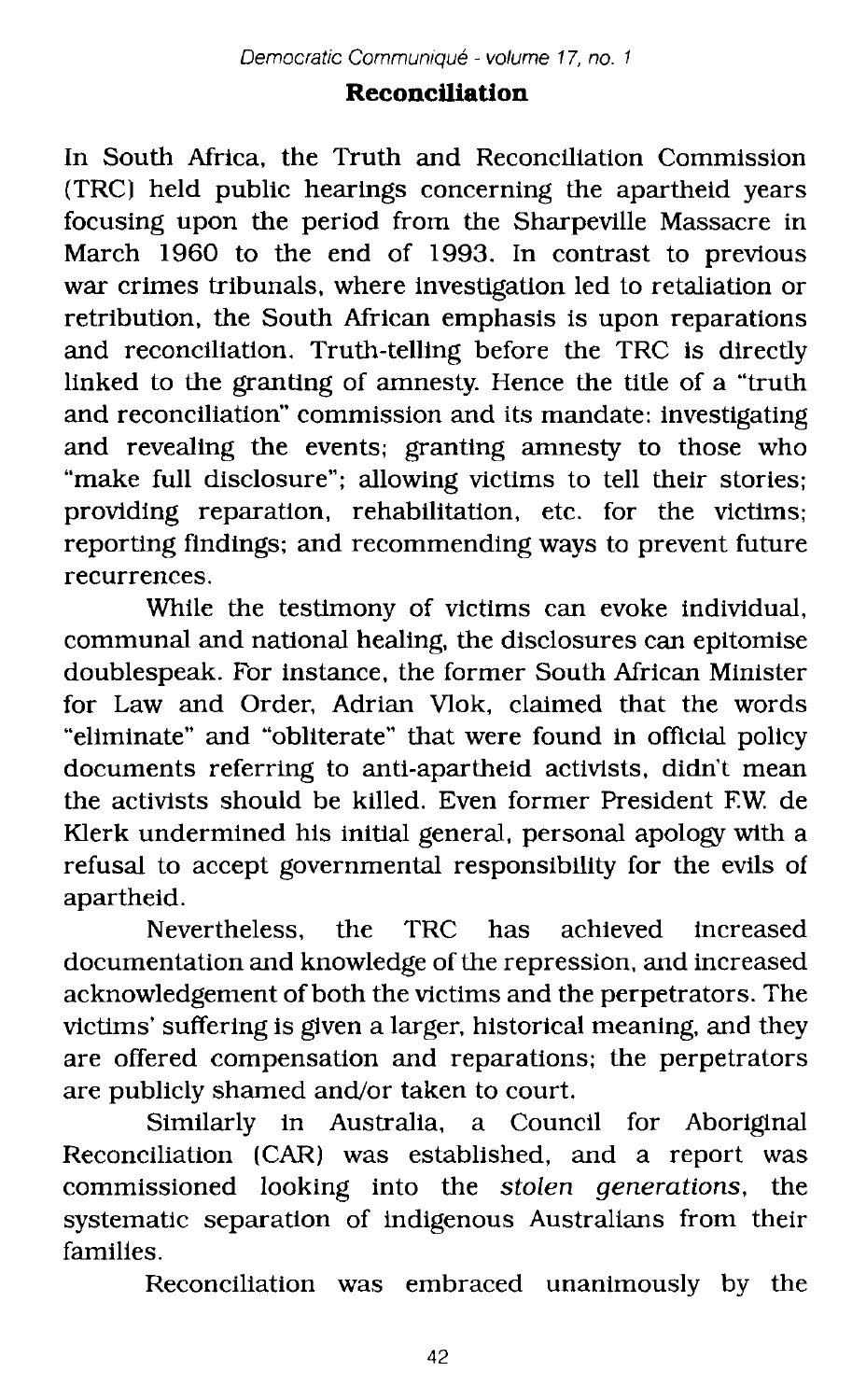Federal Parliament. as an "aim to encourage cooperation and improve harmony between Indigenous and non-Indigenous Australians... with a particular emphasis placed on improving relations by understanding how history has shaped our relationship with each other..." (CAR -author's emphasis)

The report, documenting the genocide of Australia's indigenous peoples, was presented to the Australian public and government in mid-1997 at a national conference in support of reconciliation. It showed, for instance, that "almost half of the Aboriginal people who died in custody and (whose deaths) were investigated by the Aboriginal Deaths Royal Commission, had been removed from their families as children..." (Kirsten Garrett, Background Briefing, 11 February 1996)

Hence, it was argued that since the historical realities<br>now known and established. an appropriate were now known and established, an appropriate acknowledgement/response would be an apology to indigenous Australians. While many Australians, including state and local government bodies, churches, community groups and individuals have been forthcoming, an apology by the federal government has yet to materialise. Rather, John Howard's national Government remains resolutely hostile to any substantive reconciliation measures: "Why, once we apologise, we may be obliged to make amends, to compensate...!"

## **Neither Victims Nor Executioners: For an Ethic Superior to Murder**

Camus'1946 essay "Neither Executioners Nor Victims" explored the dimensions of war crimes more incisively than the Nuremberg Tribunals. While Nuremberg seemed to acknowledge collective, institutional, and individual responsibility, rulings were only made against defeated enemies. There was little attempt to conceptualise the conditions for, or the criteria defining, war crimes. Despite World War II being an example par excellence of the "just war", Camus was only too aware that the Allies used methods to defeat fascism that constituted an eqUivalent descent into barbarism.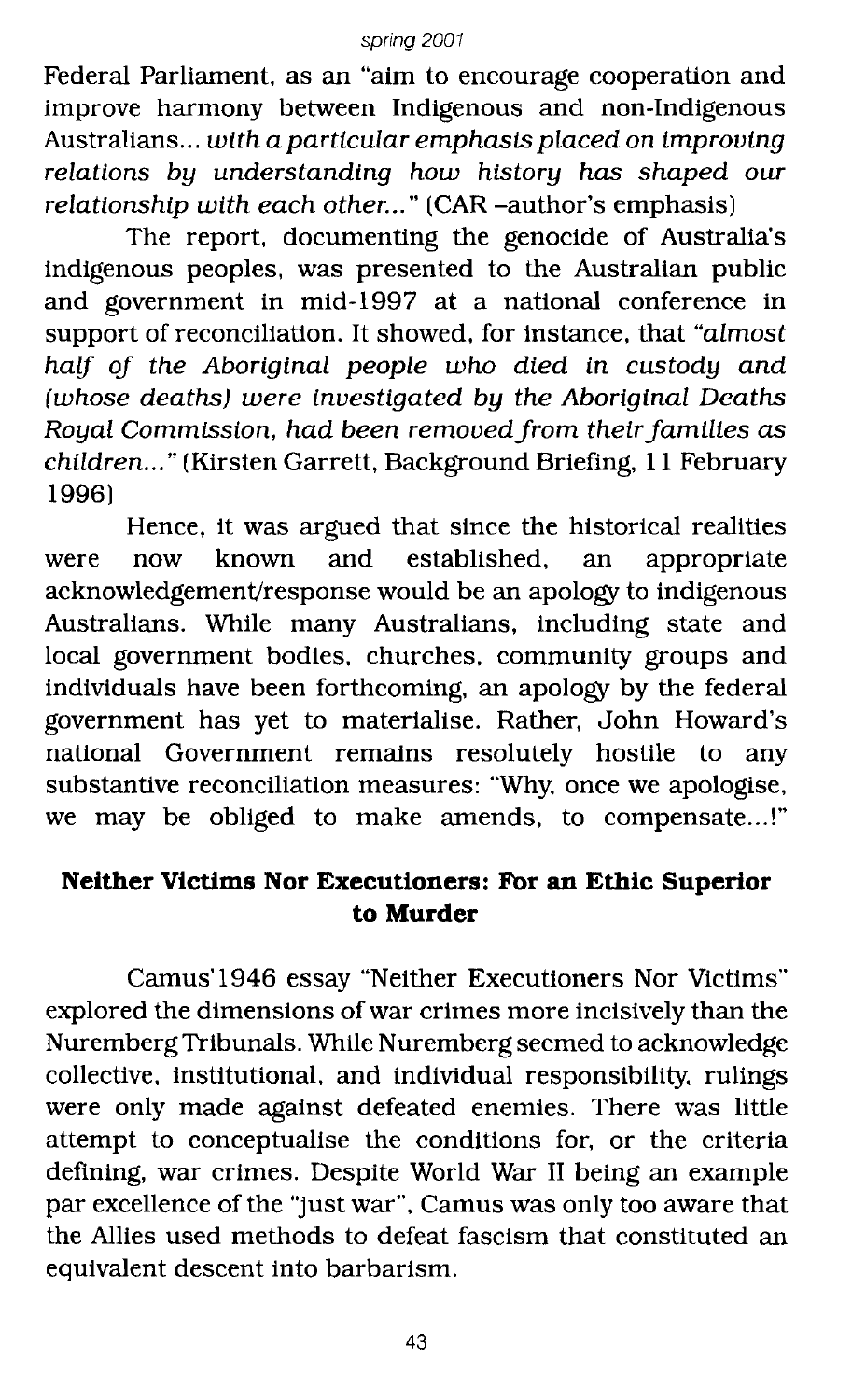Gandhi's dictum that "the means are the ends in the making" revealed how the Allies had crossed an ominous threshold. Before the nuclear bombings of Hiroshima and Nagasaki, the moral/immoral line rationalising murder-the intentional killing of others--even if for a just cause had already been drawn in the fire bombings of Hamburg. Dresden and Tokyo.

Camus argued, instead, for a new social contract that would refuse to legitimate murder. By insisting upon a return to indiVidual conscience and responsibility, by each of us refusing to be executioners, we also refuse to be victims. Camus saw the development of national security states that both coopted the just war doctrine and subordinated individual conscience to the state's reqUirements as the heart of the problem. The sanctioning of violence and murder as an instrument and policy of the state had to be rejected.

## **Vietnam Reckonings**

A "reckoning" is what former US draft-resister DaVid Harris argues for in his 1996 book, Our War: What We Did in Vietnam, and What It Did To Us. He calls for a "coming to terms with ourselves ... stand outside our fears, revisit what we did so many years ago, and clear our souls of this perpetual shadow." He continues:

It is an engagement in the sacred human ritual of studying our own tracks, an attempt at the consecration of those who have gone before through the contemplation of how and why their lives were spent. If healing what the war left behind is possible, I look for such healing in this therapy of honest self-examination and informed acceptance. I also find such a process the most fundamental form of respect. It obliges us to value one another's passing and refuse to spend lives without an accounting.

It is this literature of witness that is so disturbing to Big Brother. Consider once again the My Lai Massacre.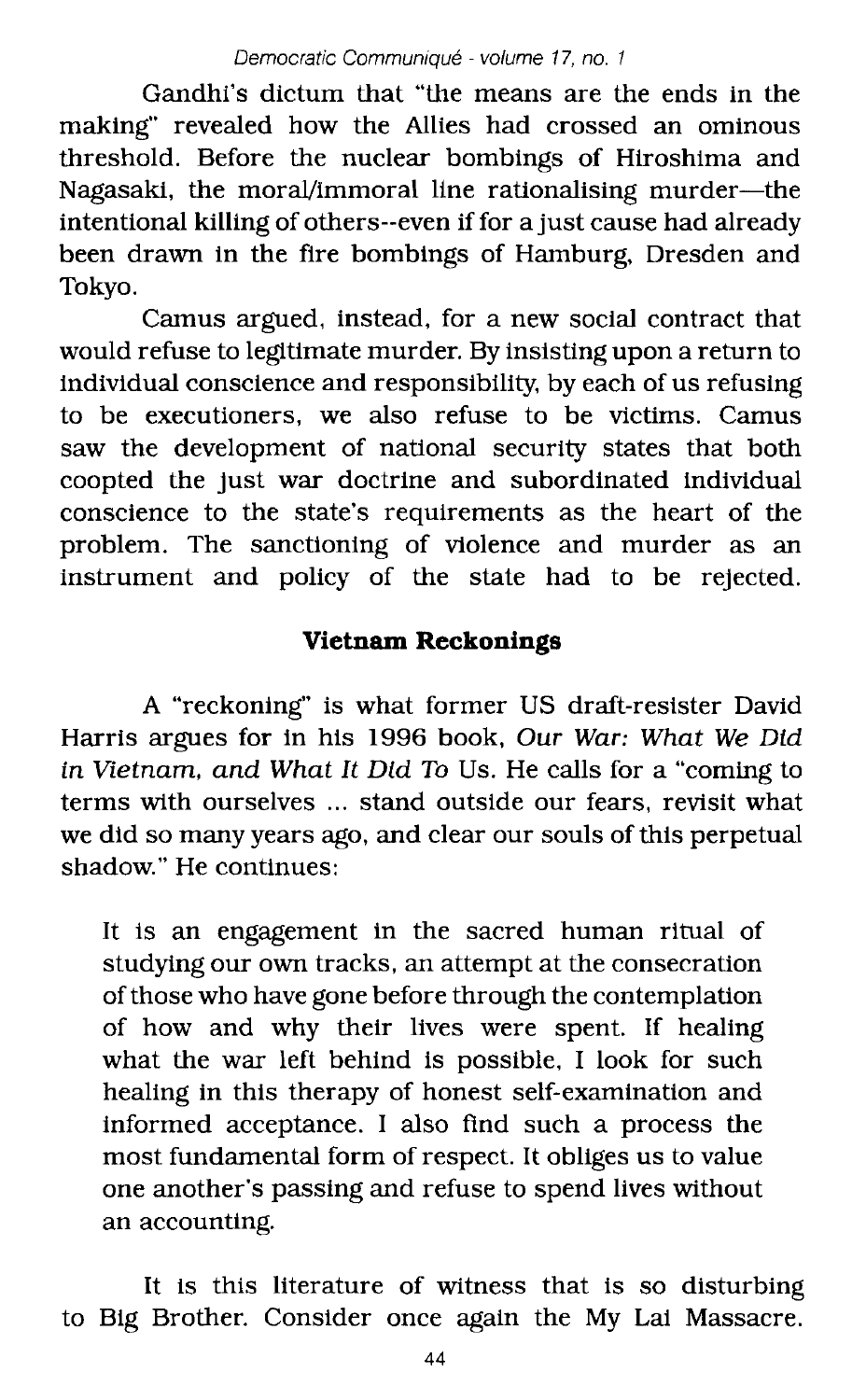Without the pressures for testimony from the likes of ordinary soldiers like Ron Ridenhour and Tom Glen, the US military's prompt cover-up "investigations" just may have succeeded. In the headquarters of the American Division (in December 1968), a reassuring memorandum was prepared for his superior by Major Colin Powell, the assistant chief of staff... Powell wrote what his superiors wanted to hear ... concluded even more complacently, "Although there may be isolated cases of mistreatment of civilians and POWs this by no means reflects the general attitude throughout the Division. In direct refutation of this portrayal (by Tom Glen), is the fact that relations between American soldiers and the Vietnamese are excellent. "

## **The Witness of Memory Incriminates the Angels Of Death**

Surely when unrepentant cold warriors like Matthew D'Arcy, finally admit their role, should there not be some fitting response?

D'Arcy surfaced very publicly in 1997 through the Viet Nam Voices(VNV} project at Casula Powerhouse, in Western Sydney. He was one of the most prominent participants. both at Casula and in the mass media coverage.

Presenting himself as a story-teller. offering his own testimonies and witness, describing himself as a veritable warlord in Viet Nam during the war, proudly claiming to be a founding father of Phoenix, he had the effrontery to entitle his talk, at the VNV Conference on the war, "On the Side of the Angels" (namely his own position). (Remember, Phoenix was the CIA-run, 'counter-terrorist' program that specialised in the covert assassination of suspected Viet Cong sympathisers.) D'Arcy introduced himself as "one of the great Satans of the Viet Nam War." He said his talk would be a reply to the allegations-by LBJ no less--that he was Siding with the enemy. Rather, D'Arcy's talk concluded that he was on the side of the angels. Yet he also asserted that his powers as a warlord constituted a *carte-blanche* for genocide. D'Arcy held various senior positions in Viet Nam during the war,

45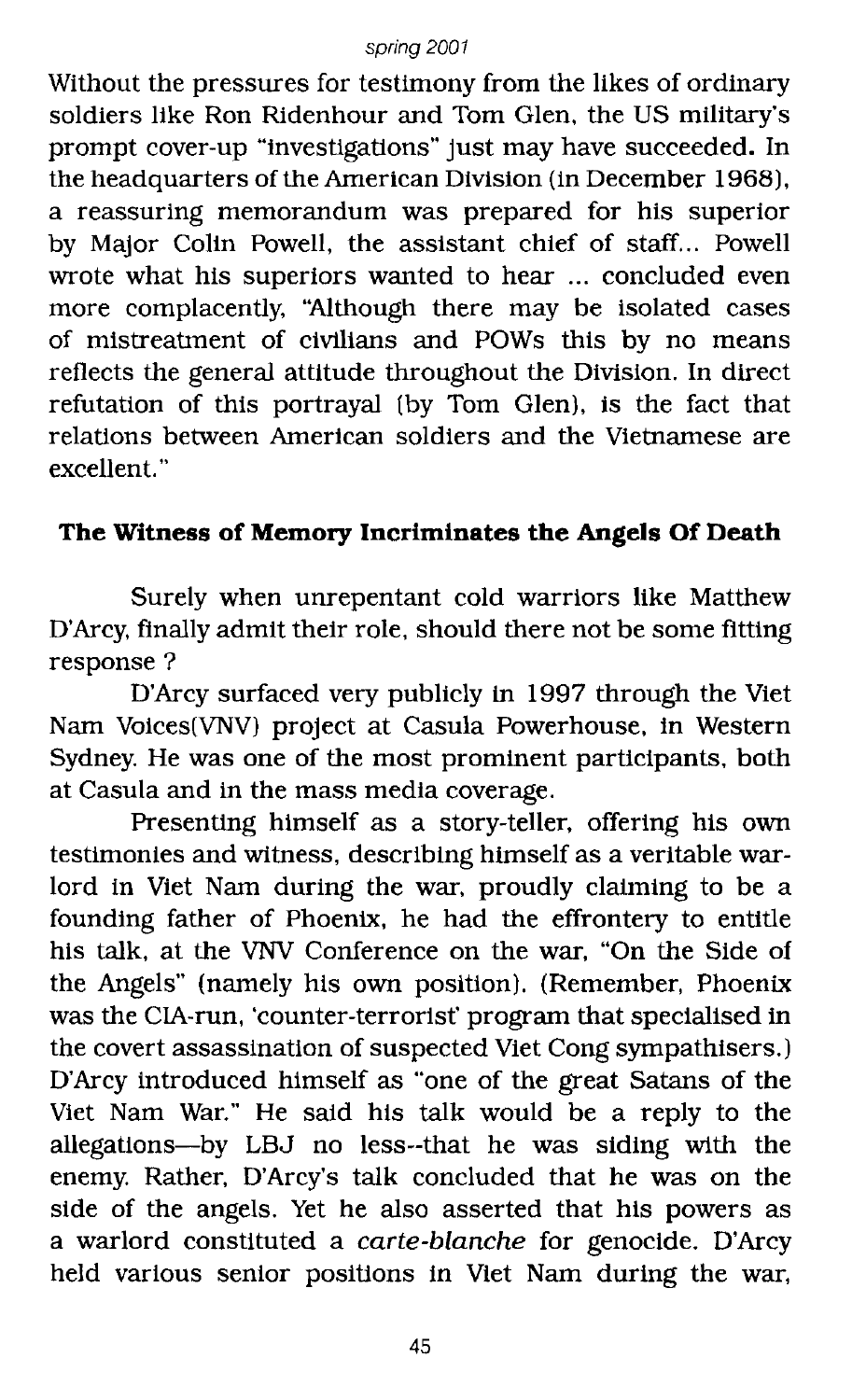and he reveals more of his attitudes in his essay in the VNV Catalog, addressing military intelligence and the (Australian) Army Training Team Vietnam (AATTV):

> We had lots of intelligence but no one intelligent enough to use it as a key weapon oj war (p. 76)... I must admit that even I did not always get it right (p.77) ... I was informed oj the My Lai Massacre within hours oj it happening, but due to my rather rigid formula for scaling down reported casualties, I did not believe the 400 dead, estimating it to be perhaps 40. The lower number not being an unusual occurrence, I did not proceed with an investigation. (p.77)

Such a shameless admission, the acceptance of regular massacres of civilians as commonplace, surely constitutes moral self-incrimination?

Yet it is probably too late now for any War Crimes Tribunal or (Truth and) Reconciliation Commission concerning the American/Australian/etc. war in Indochina. Though hopefully there still may be such to deal with Pol Pot and his ilk over Cambodia.

This fact probably makes it safe for villains/perpetrators from whatever side to come clean.

While, as Alex Carey argued, even during the war, in the introduction to his pamphlet Australian Atrocities in Vietnam, the principal blame for the destruction of Indochina rests with the responsible politicians and high ranking military strategists who should also be held accountable. A public shaming of these people is the minimum ACKNOWLEDGEMENT they are due.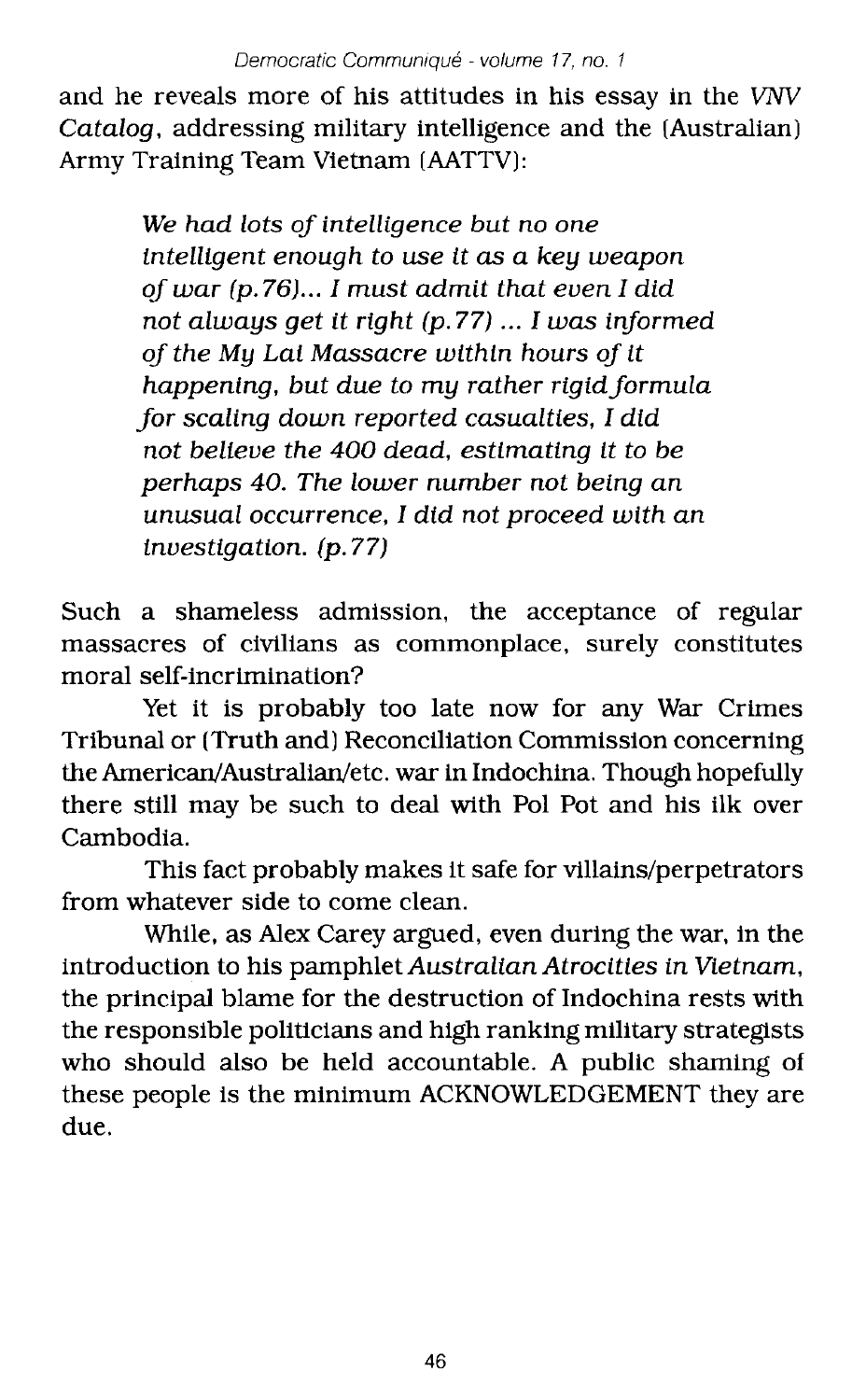## **Making Amends: Doing What One Can**

In Australia. the Australia-Vietnam Society (AVS) worked for some 20 years (1975-1995) to help reconstruct Viet Nam and to build mutual respect between the two cultures. This included raising funds and support for the Xuyen Moc Hospital in Phuoc Tuy Province. This project was then taken up and expanded, initially by Freedom From Hunger/Community Aid Abroad (CAA), and more recently by the Australian Government.

Le Ly Hayslip. author of the wonderful autobiography When Heaven and Earth Changed Places, has established the East Meets West Foundation, providing humanitarian relief and development services in Viet Nam. The My Lai Peace Park Project was established on the 30th anniversary of the massacre, 16 March 1998, by, amongst others, Thompson and Colburn, US Quakers and anti-war activists.

## **Light at the End** of the **Tunnel?**

While. by 1975, the Vietnamese, Communists and others had won the war, they certainly lost the subsequent peace. The post-war US embargo/boycott has been a further US "contribution" to the crippling of Indochina.

Meanwhile on the ideological front, cold warriors and their ilk have been busy, since 1975, spoiling the meaning of the Vietnamese victory. For Communist Viet Nam no longer constitutes "the threat of a good example". Gone is the challenge of a successful, alternative way-of-life to the Western capitalist model-a functioning, viable, different and inspiring model that other third world countries may seek to emulate. Hence, while the US may have, in the longer term, won the war, will it also succeed in obliterating the experiences, the knowledge and memory of what the war was about?